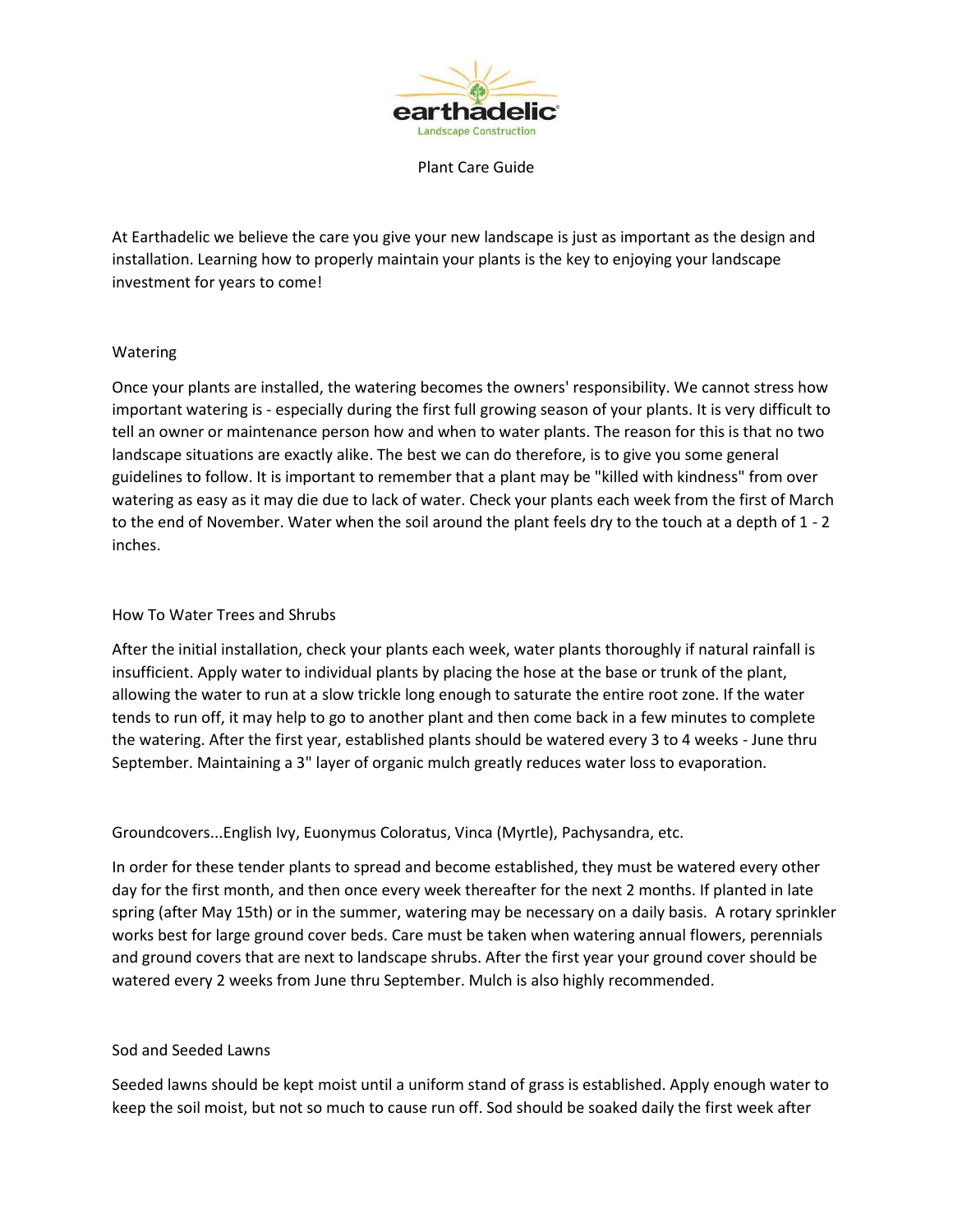installation. After the first week, sod should be watered every 2 - 3 days. If the sod shows signs of drying or turning brown, it should be soaked immediately.

## Special Situations and Exceptions Concerning Watering

To every set of rules or guidelines there are exceptions. The following list of special tips is included to help you adjust your watering methods to your specific soil type or plant types.

## Soil Types

The required frequency of watering will vary greatly according to soil types. Heavy clay soils tend to hold water and therefore need less water to sustain plants. Remember that it is just as easy to kill a plant by over watering as it is under watering. Use common sense! If a plant begins to show signs of weakening (yellowing of leaves or needles) and you know that it cannot possibly be due to lack of water, using your hand, dig into the soil around the ball and check to see if the root system is saturated with excess water. If it is, quit watering - your soil is not draining as fast as it should.

Frequency of watering also varies from season to season. Usually, watering is not as critical during the spring and fall as it is during the summer months (June - Sept.). Here again, use your own judgment. Make sure, however, to water plants close to buildings or beneath overhangs where they receive little or no rainfall.

## Plant Types

Some plants simply do not like wet conditions under any circumstances. Probably the easiest plants to kill by over watering are those in the evergreen family. The list includes all Taxus varieties (Yews), most pines, most Junipers, most Broadleaf Evergreens such as Rhododendrons, Azaleas, Boxwood, Holly Euonymus varieties, Oregon Grape Holly, and Pyracantha. A few others Bayberry, and most Flowering Ornamental Trees (especially Dogwoods). This is not to say that these plants necessarily prefer dry conditions, but they seem to be the severely affected by "water-logging". Please do not forget about established trees and shrubs as they will also benefit from additional water, particularly during periods of dry weather. Avoid getting water on foliage during the heat of the day.

## Mulching

A good quality mulch is both decorative and functional. A mulch cover of 2 - 3" aids in weed control and eventually decomposes, supplying nutrients to the soil. A mulch cover around plants serves to:

Conserve valuable soil moisture.

Prevent run-off, allowing more water to penetrate the soil.

Insulate the root zone to limit soil temperature fluctuation.

Fertilizing Trees, Shrubs, and Groundcovers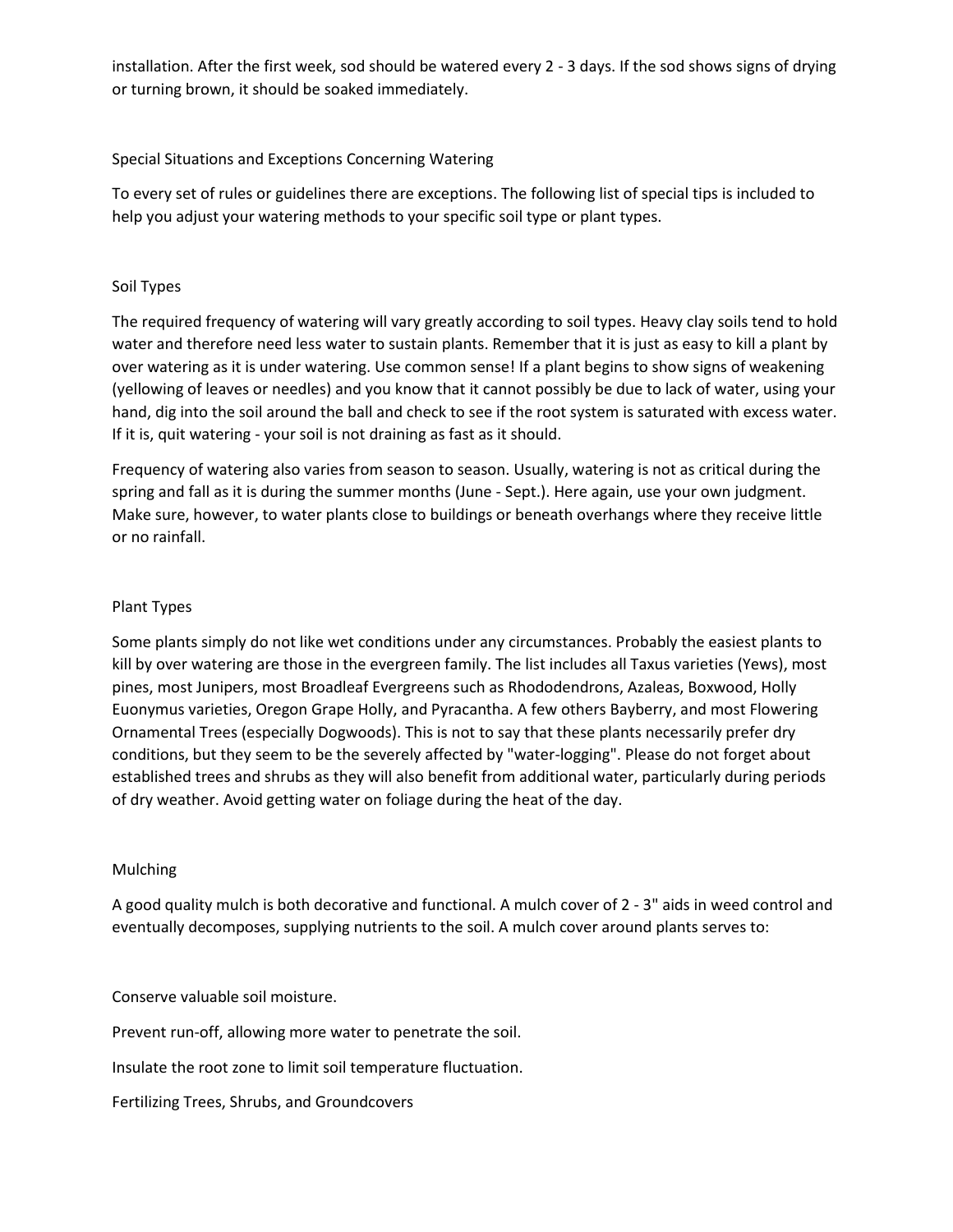Trees, shrubs and ground covers can be fertilized in the spring (March thru April) and in the fall (Oct. thru Nov.) with a complete fertilizer. A complete fertilizer contains at least three major elements: Nitrogen (N), Phosphorous (P), and Potassium (K). Some fertilizers contain micro nutrients that can be deficient in some soils. A good fertility program will promote vigorous, healthy plants on any landscape site. Plantings that are healthy and growing vigorously are less susceptible to an attack by insects and disease. Each individual plant group within your overall landscape will have different nutrient requirements. These nutrient demands may be supplied to the plants through a wide array of fertilizer materials. You should start your fertilizing program after your plants have been growing for one year. Remember to always read and follow label directions. Ericaceous (acid-loving) plants, such as Flowering Dogwood, Holly, Rhododendron, and others, perform best in organic matter and low soil pH (acid soils). Specialized fertilizers and soil amendments such as cottonseed meal and iron sulfate are beneficial when working with these ericaceous plants. These plants may also benefit form an additional application of fertilizer in June after they have bloomed.

## Weed Control

Weeds compete with desirable vegetation for light, nutrients and water. They are unsightly and can promote insect and disease problems. Weeds may be controlled by mulching, hand removal and by applying herbicides. Products such as magic gardener, Kleen-up and other products can help keep weed growth to a minimum.

### Pruning

Pruning is one the most essential landscape maintenance practices. When pruning is done properly, it will help maintain the plant forms that were intended. The best pruning practice is that which accomplishes the desired end without destroying the natural growth pattern of the plant. Following are some guidelines about why, when, and how to prune. We recommend Ortho's "All about Pruning" for more detailed information.

#### Why Pruning

1. Pruning maintains a plant in a vigorous and healthy conditions.

2. Shrubs and trees often become unshapely unless restrained by pruning.

3. Because of the blooming and fruiting of many shrubs and trees, maximum displays of blooms or bountiful displays of fruit can only be obtained by pruning.

#### When to Prune

1. Flowering Deciduous Trees and Shrubs should be pruned immediately after flowering.

2. Non Flowering Deciduous Trees and Shrubs ideally should be done during the dormant season. However, pruning may be done anytime the wood is not frozen.

3. Evergreens may be pruned just after the new growth is completed, usually in late spring or early summer.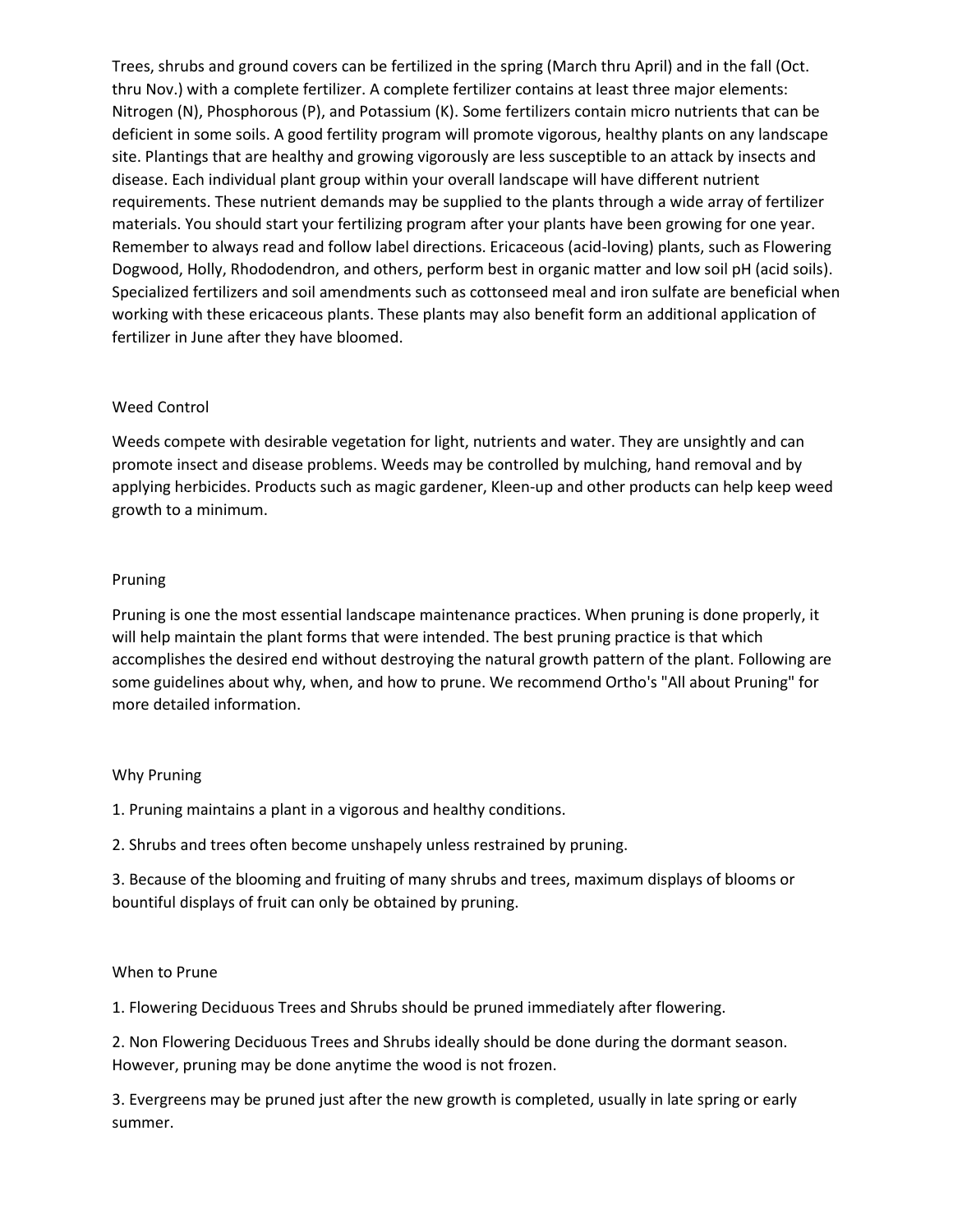4. Broadleaf Evergreens (Rhododendrons and Azaleas) need to have faded flowers pinched off (deadheading). Be careful not to pinch off next year's buds along with the faded flowers.

5. Whenever a stem or branch is dead or damaged.

## How to Prune

The key to proper pruning is to have the proper tools and know how to use them. Some of the tools include: hand pruners, loppers, and pruning saws. Hedge shears, both electric and manual, are to be used for hedges only. Often trees, shrubs, and evergreens are sheared into squares, globes, cones, etc., causing the natural beauty of the parts of the plants to become shaded out and weakened, thus resulting in poor growth. Following are some general guidelines for pruning trees, shrubs, and evergreens:

Individual cuts should be made 1/4" above an outward facing, active bud at a 45 degree angle.

Branches should be cut at different lengths again, to enhance the plant's natural shape. Remember, avoid "haircut" pruning.

# Insect, Weed, and Disease Control

Pest control has become a specific science. The materials that control pests are constantly changing. Because we are concerned for your personal safety and best results, we suggest that you consult our professional staff for current recommendations. Here at Earthadelic we take pride in our quality nursery stock. The future success of your landscape investment largely depends upon the care and attention you give it.

## Maintaining Ornamental Grasses

Watering Ornamental Grasses to get them established is the same as for your newly planted trees and shrubs. The one difference being, if your grasses begin to look a little dried out simply cut them back and new growth should emerge. Once the plants are well rooted little or no supplemental watering is required, except in periods of drought, which sometimes occurs in this area. Cutting back the foliage is the single most important maintenance rule for growing healthy, attractive grasses. Cut back the foliage at least once a year. Cut back ornamental grasses just before or just as the new season's growth begins to appear. It's best to cut back most grasses in late winter generally in our area early to mid-March. Most grasses should be cut back to within a few inches of the ground. Cutting back old foliage before the new growth emerges is easier than working around the new growth. Most grasses can be cut back very nicely with a pair of hand pruners. Be sure to sharpen the blade on your pruners, because the grasses will surely dull them quickly.

# Maintaining Perennials

Watering perennials, as with other new plantings, is the same. Frequent checking of the soil and applying the water close to the soil, so as to avoid getting water on the foliage, is the best advice. Most perennials prefer good moisture with good drainage to the soil. With proper soil preparation, water